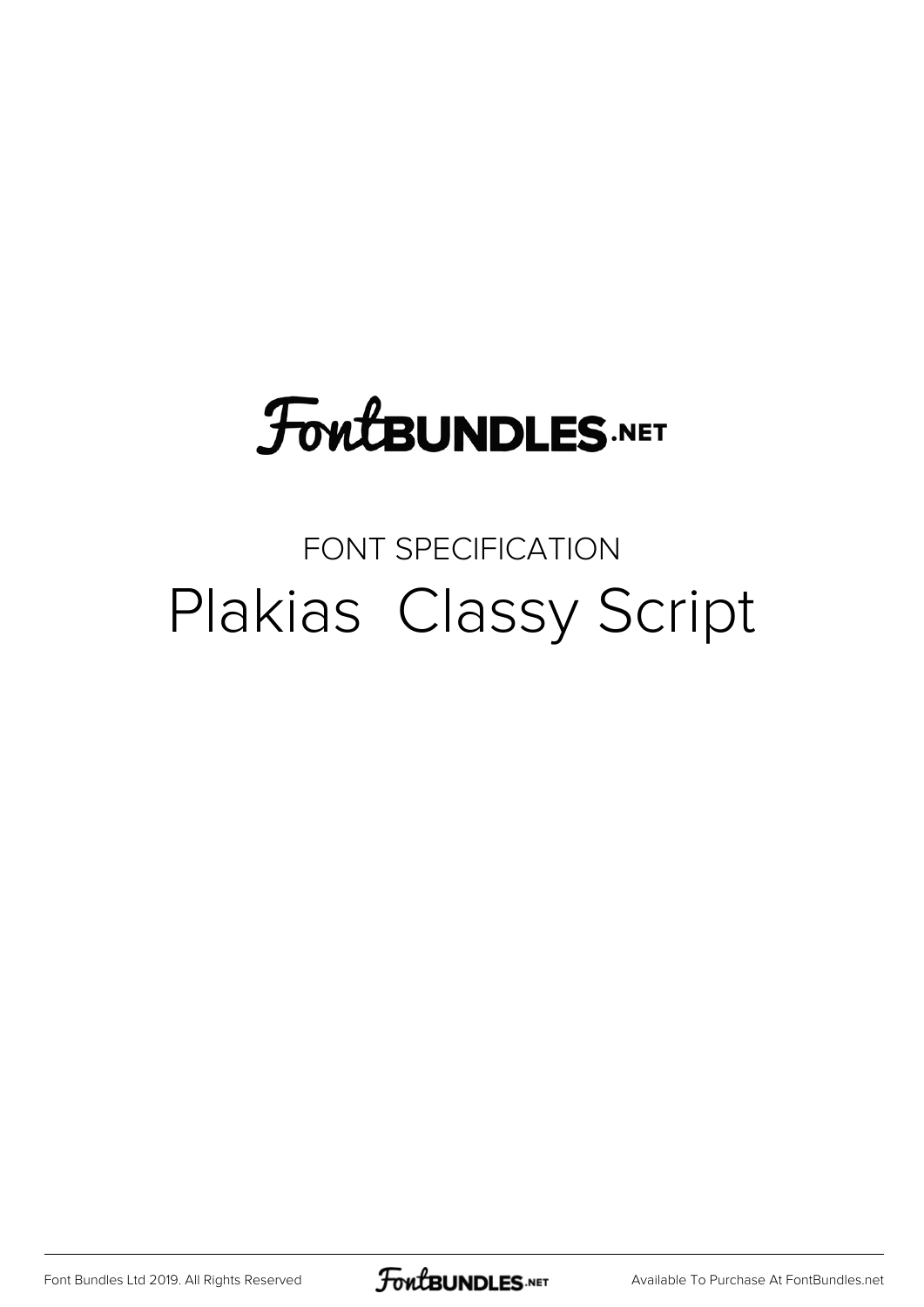#### Plakias - Regular

**Uppercase Characters** 

 $2005764IJKLUNNOP$  $G_T T111/4)X47$ 

Lowercase Characters

 $a\,b\,c\,d\,e\,f\,q\,h\,ij\,k\,|\,v\,w\,q\,e\,p\,q\,v\,q\,t\,u\,v\,w$  $X\vee\!\!\!\!\!\!\!f\vee\!\!\!\!\!Z$ 

**Numbers** 

 $0123456789$ 

Punctuation and Symbols

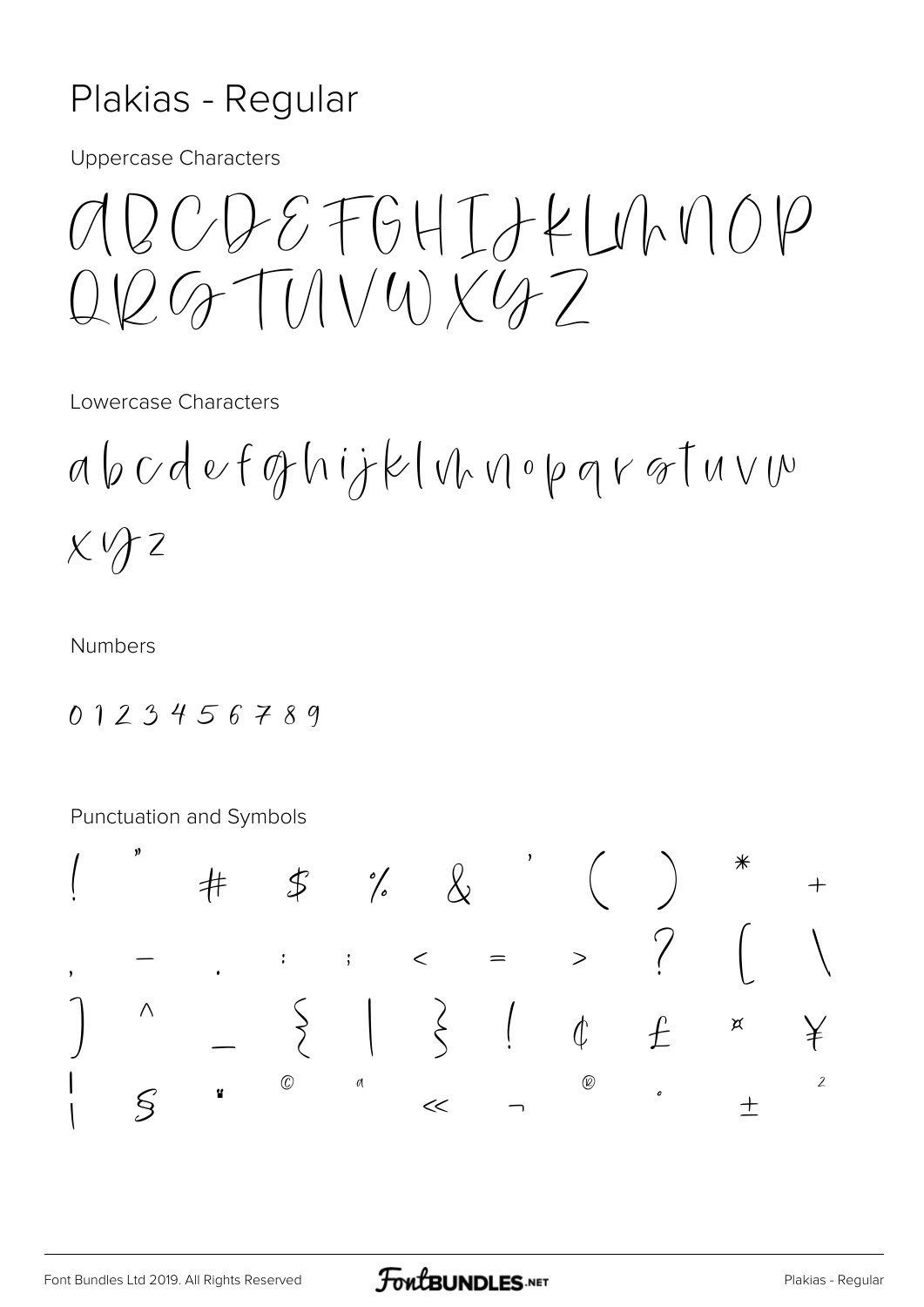³ ´ µ · ¸ ¹ º » ¼ ½ ¾

All Other Glyphs

 $M$   $\acute{\a}$   $\acute{\a}$   $\ddot{\a}$   $\ddot{\a}$   $\ddot{\a}$   $\ddot{\a}$   $\ddot{\a}$   $\ddot{\a}$   $\ddot{\a}$   $\ddot{\a}$   $\ddot{\a}$   $\ddot{\a}$   $\ddot{\a}$   $\ddot{\b}$   $\ddot{\b}$   $\ddot{\b}$   $\ddot{\b}$   $\ddot{\b}$   $\ddot{\b}$   $\ddot{\b}$   $\ddot{\b}$   $\ddot{\b}$   $\ddot{\b}$   $\ddot{\b}$   $\dd$ É Ê Ë Ì Í Î Ï Ð Ñ  $\dot{O}$   $\dot{O}$   $\ddot{O}$   $\dot{O}$   $\times$   $\dot{O}$   $\dot{O}$   $\dot{O}$  $\hat{U}$   $\hat{U}$   $\hat{V}$   $\hat{V}$   $D$   $D$  à á á ã  $\ddot{\theta} \hspace{0.2cm} \dot{\theta} \hspace{0.2cm} \theta \hspace{0.2cm} \dot{\theta} \hspace{0.2cm} \dot{\theta} \hspace{0.2cm} \dot{\theta} \hspace{0.2cm} \dot{\theta} \hspace{0.2cm} \dot{\theta} \hspace{0.2cm} \dot{\theta} \hspace{0.2cm} \dot{\theta} \hspace{0.2cm} \dot{\theta} \hspace{0.2cm} \dot{\theta}$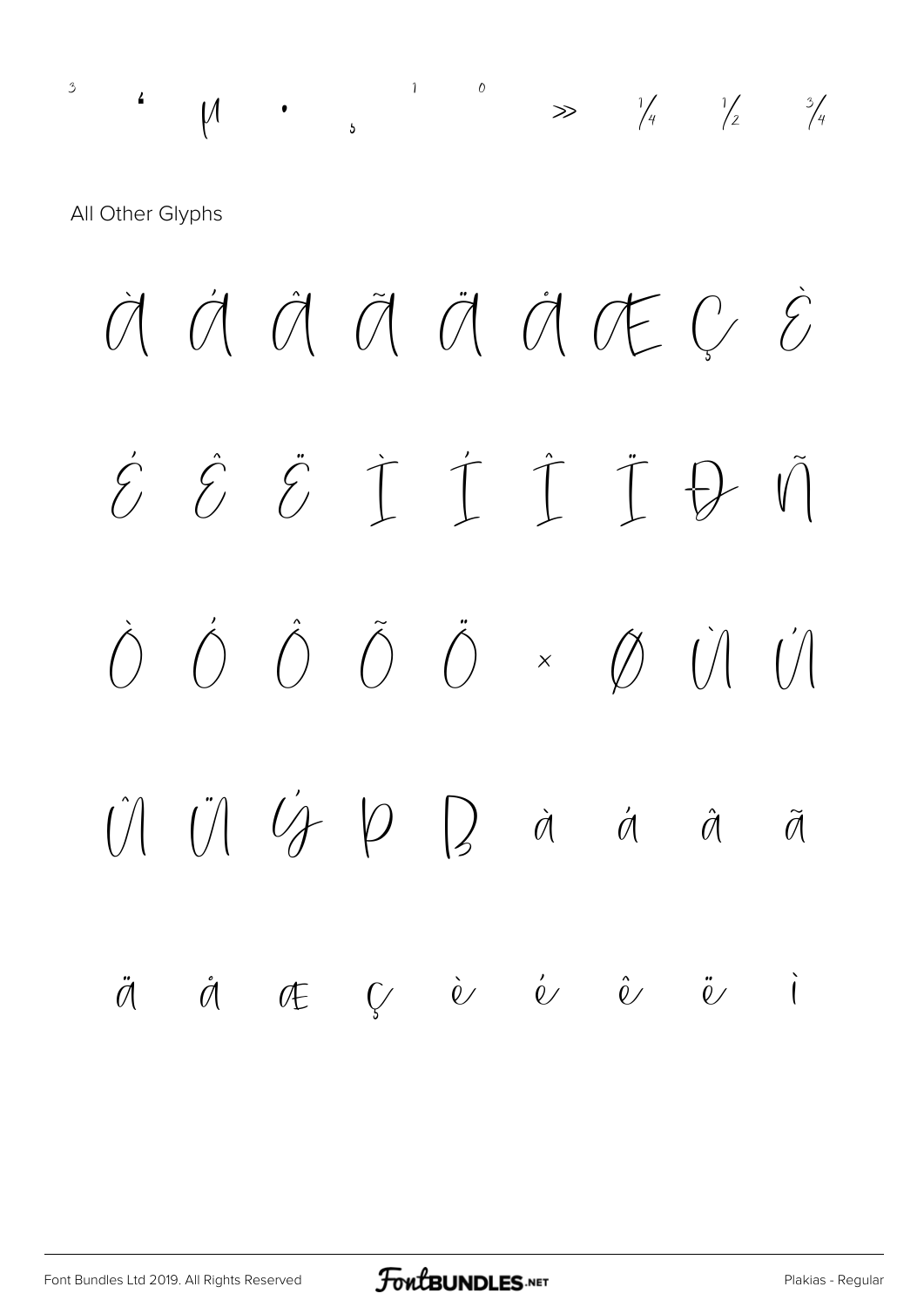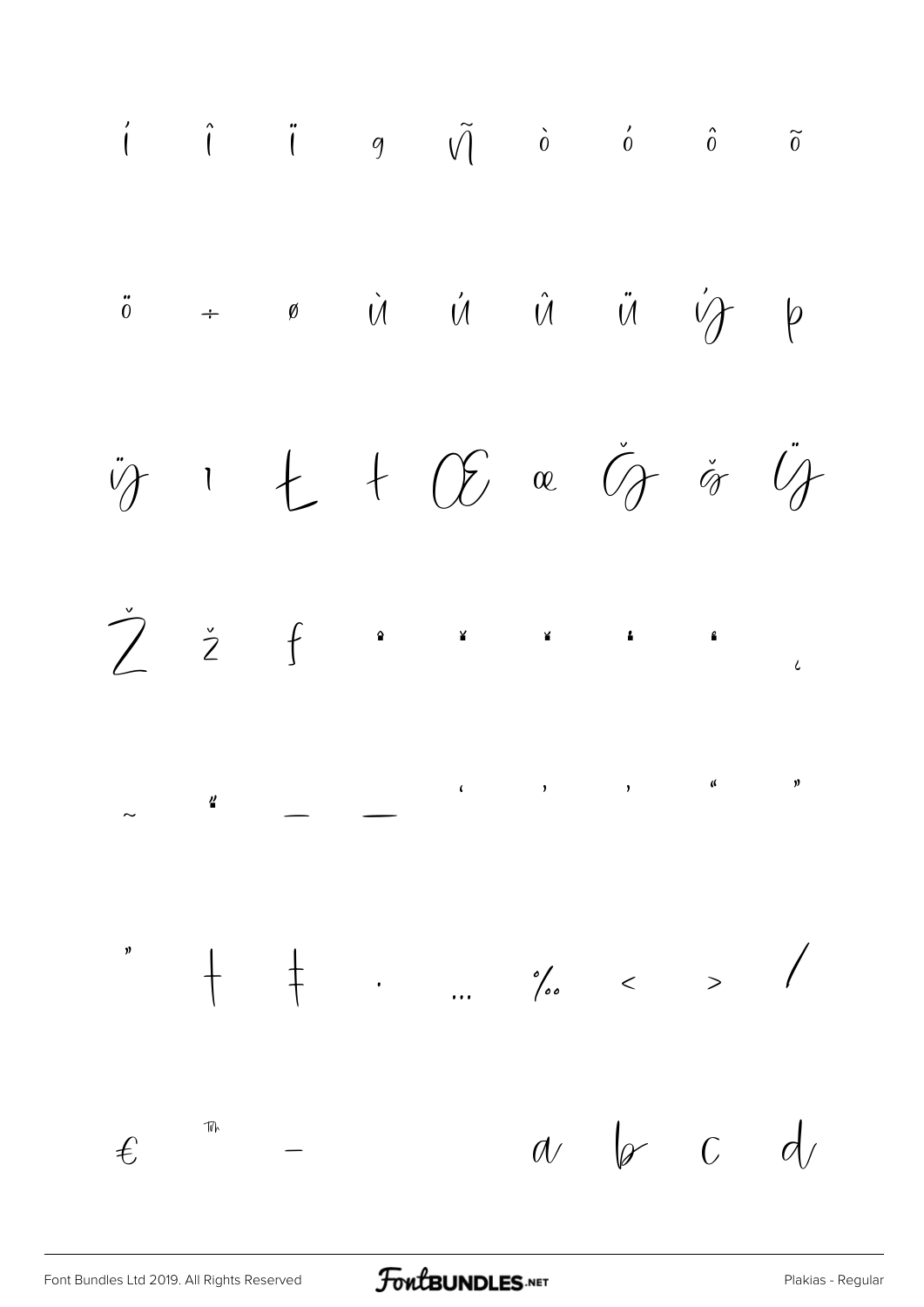\n
$$
0 \quad \text{if} \quad \gamma \quad \text{if} \quad \text{if} \quad \text{if} \quad \text{if} \quad \text{if} \quad \text{if} \quad \text{if} \quad \text{if} \quad \text{if} \quad \text{if} \quad \text{if} \quad \text{if} \quad \text{if} \quad \text{if} \quad \text{if} \quad \text{if} \quad \text{if} \quad \text{if} \quad \text{if} \quad \text{if} \quad \text{if} \quad \text{if} \quad \text{if} \quad \text{if} \quad \text{if} \quad \text{if} \quad \text{if} \quad \text{if} \quad \text{if} \quad \text{if} \quad \text{if} \quad \text{if} \quad \text{if} \quad \text{if} \quad \text{if} \quad \text{if} \quad \text{if} \quad \text{if} \quad \text{if} \quad \text{if} \quad \text{if} \quad \text{if} \quad \text{if} \quad \text{if} \quad \text{if} \quad \text{if} \quad \text{if} \quad \text{if} \quad \text{if} \quad \text{if} \quad \text{if} \quad \text{if} \quad \text{if} \quad \text{if} \quad \text{if} \quad \text{if} \quad \text{if} \quad \text{if} \quad \text{if} \quad \text{if} \quad \text{if} \quad \text{if} \quad \text{if} \quad \text{if} \quad \text{if} \quad \text{if} \quad \text{if} \quad \text{if} \quad \text{if} \quad \text{if} \quad \text{if} \quad \text{if} \quad \text{if} \quad \text{if} \quad \text{if} \quad \text{if} \quad \text{if} \quad \text{if} \quad \text{if} \quad \text{if} \quad \text{if} \quad \text{if} \quad \text{if} \quad \text{if} \quad \text{if} \quad \text{if} \quad \text{if} \quad \text{if} \quad \text{if} \quad \text{if} \quad \text{if} \quad \text{if} \quad \text{if} \quad \text{if} \quad \text{if} \quad \text{if} \quad \text{if} \quad \text{if} \quad \text{if} \quad \text{if} \quad \text{if} \quad \text{if} \quad \text{if} \quad \text{if} \quad \text{if} \quad \text{if} \quad \text{if
$$